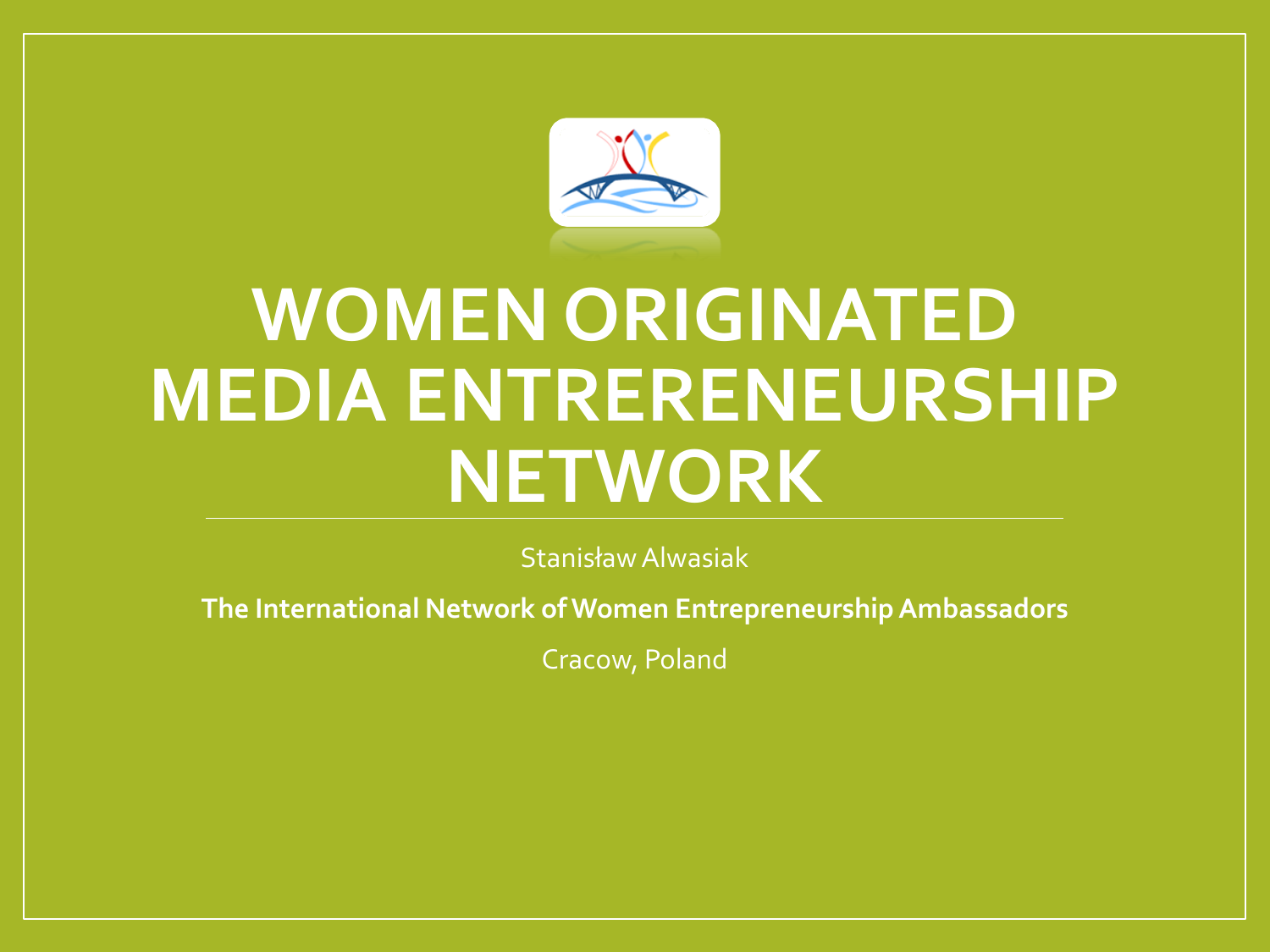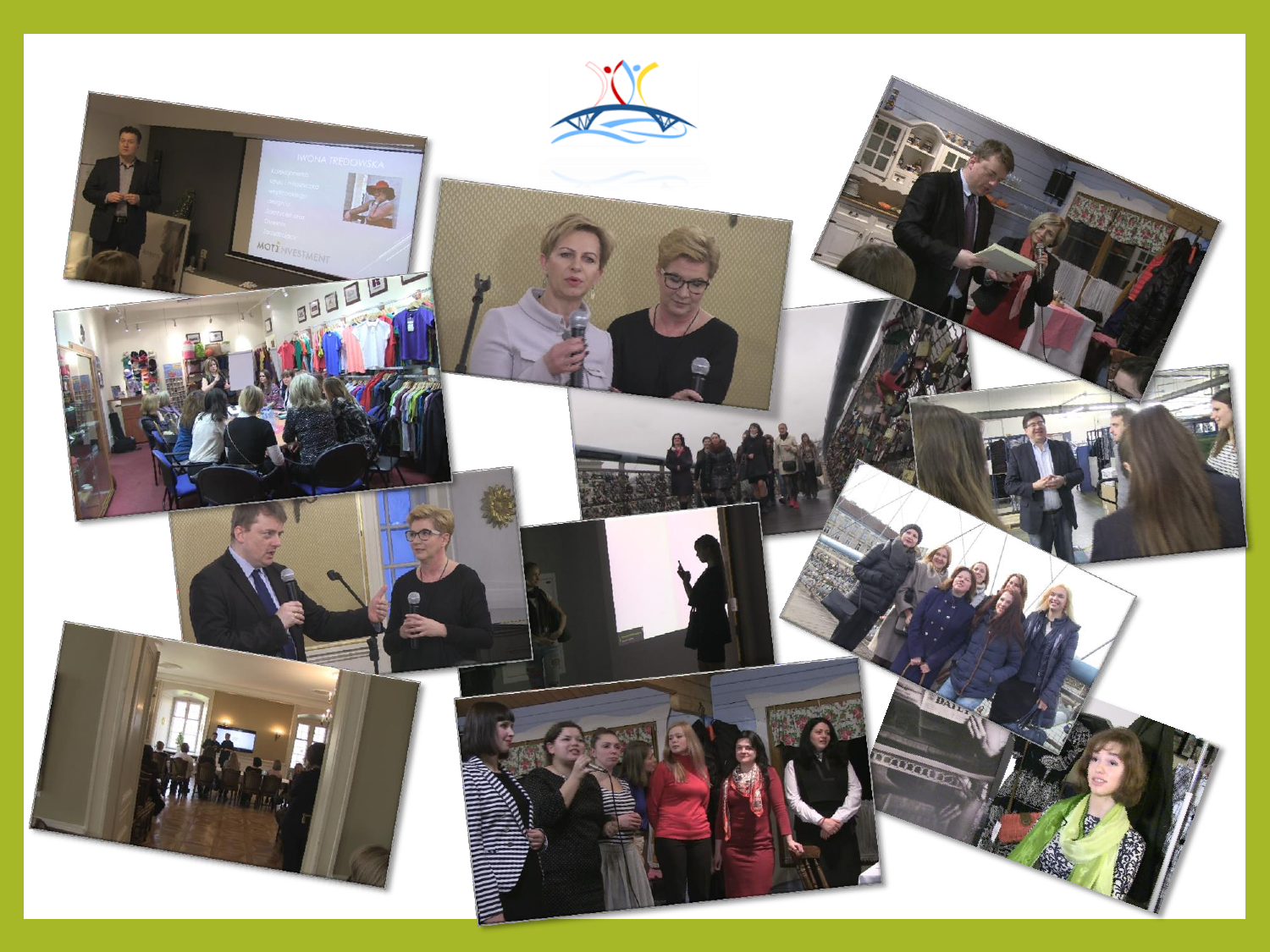#### Women originated Media Entrepreneurship Network…

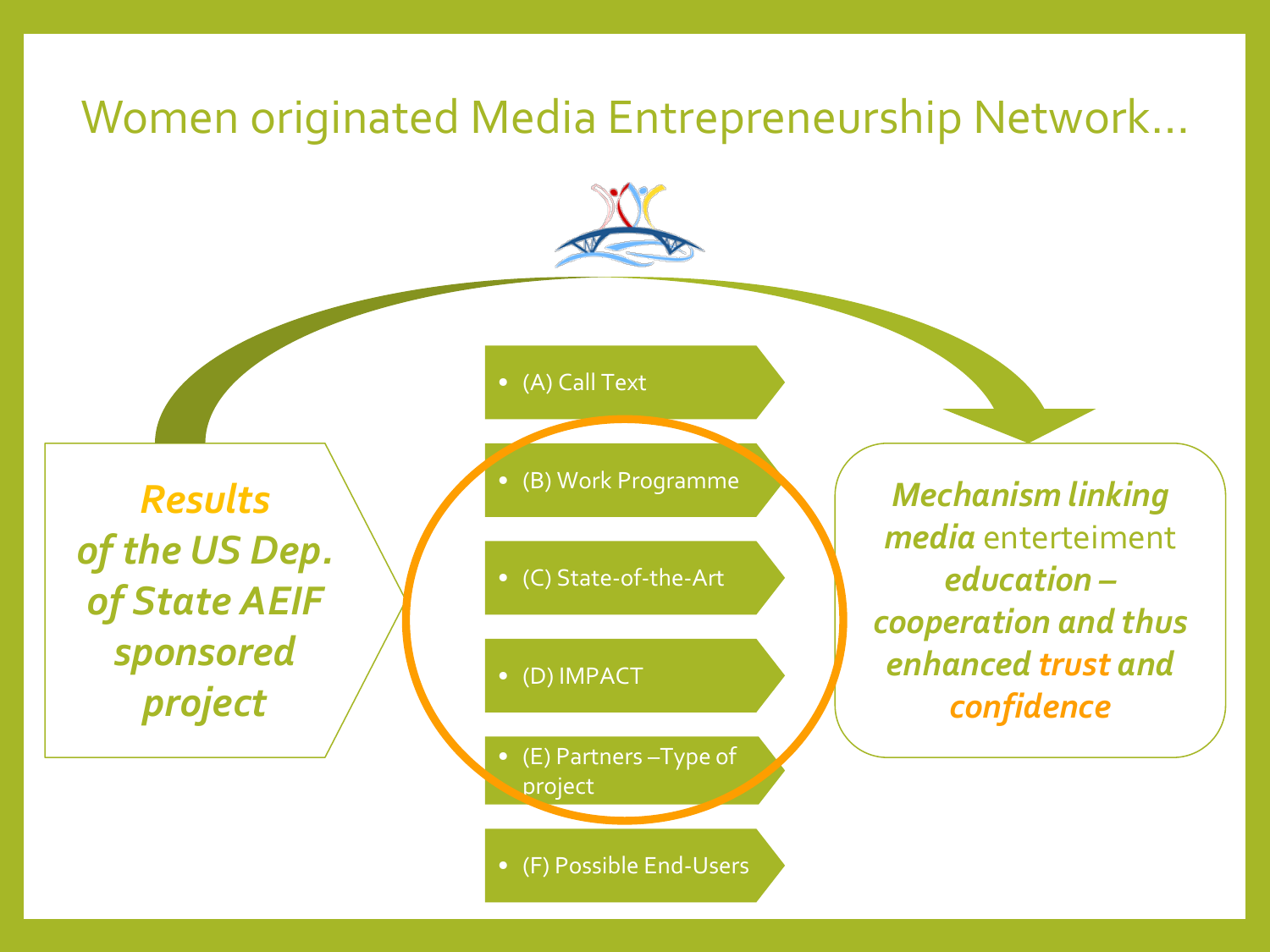### Concept and approach



Unlocked **resources** and **engagement Job creation** and **business development**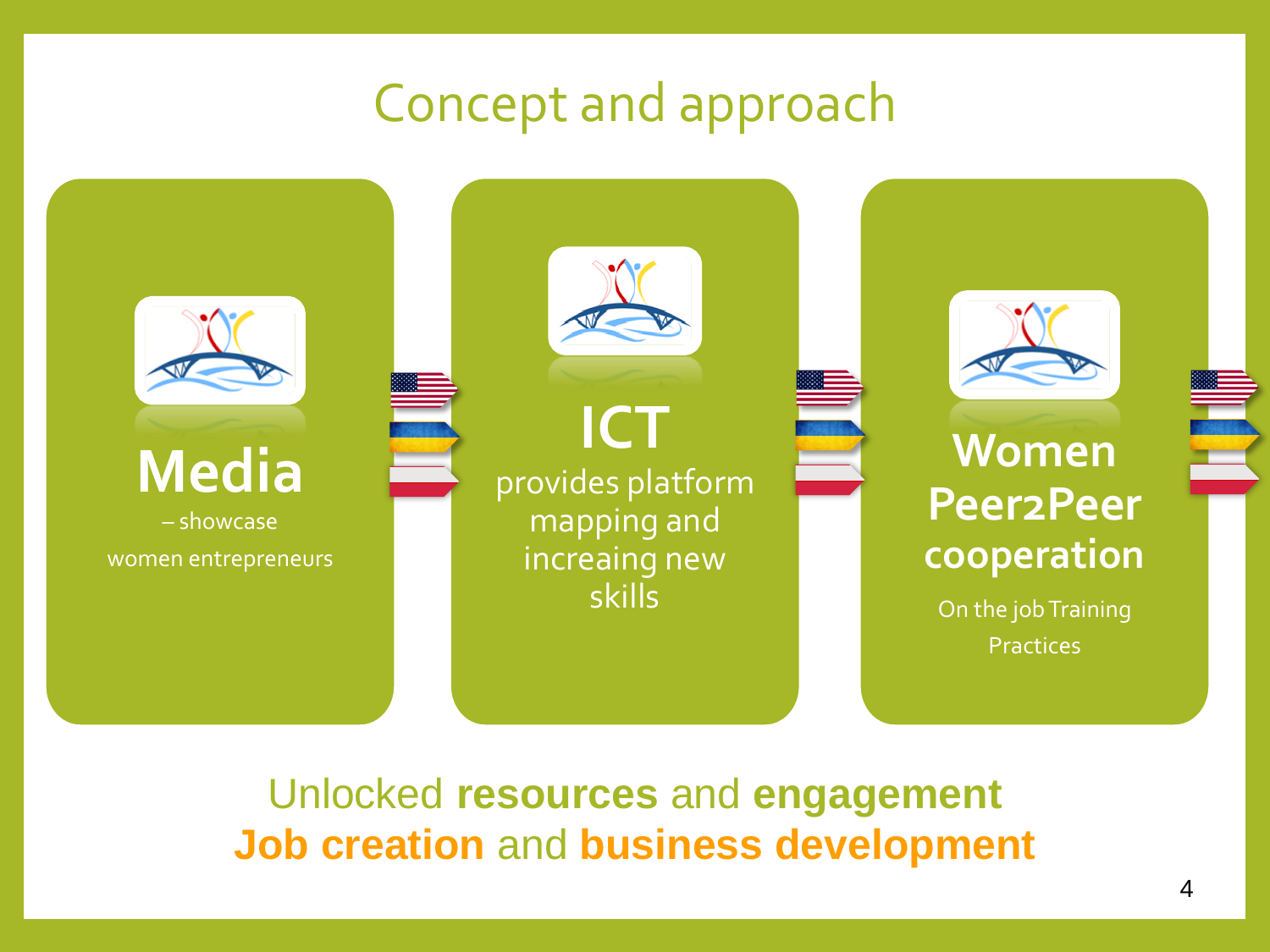## **Partnership required – results**



- Merit Partners and specialists incl. Funding Agencies
- Cross Media Producers for creative content and format development
- Impact Investors –Venture Development
- **Envisioned Results – pilot**
- Up to 10 000 participants interested in project
- +40 trainings completed
- +5 robust women owned business created
- +30 jobs created
- + robust model created for further uptake and replication beyond UA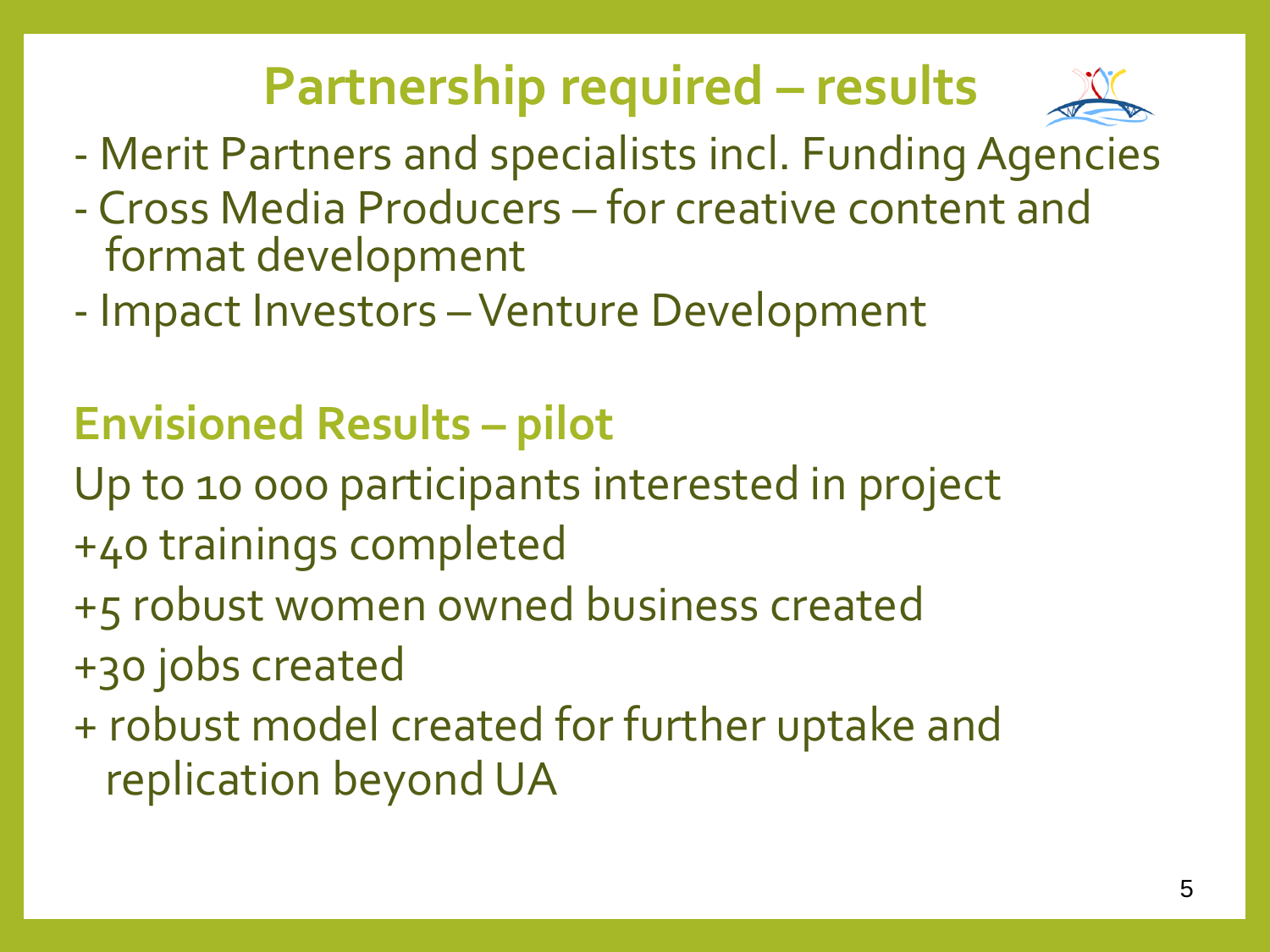### How do you best scale it up to help support the SDGs?

|  | <b>Needs</b>                                                                                                                                                                | <b>Action</b> |
|--|-----------------------------------------------------------------------------------------------------------------------------------------------------------------------------|---------------|
|  | PL-UA women cooperation                                                                                                                                                     |               |
|  | as a pathfinder for                                                                                                                                                         |               |
|  | Eastern Europe, Caucasus, Central Asiaother regions                                                                                                                         |               |
|  | The combination of media and on line digital training<br>map interests and competencies<br>addressing them with scalable individual and group training, internship          |               |
|  | Enhancing trust and confidence and unlock resources supporting development of<br>the women businesses. /know how, support, loans, promotion, mutual joint<br>barganing etc/ |               |